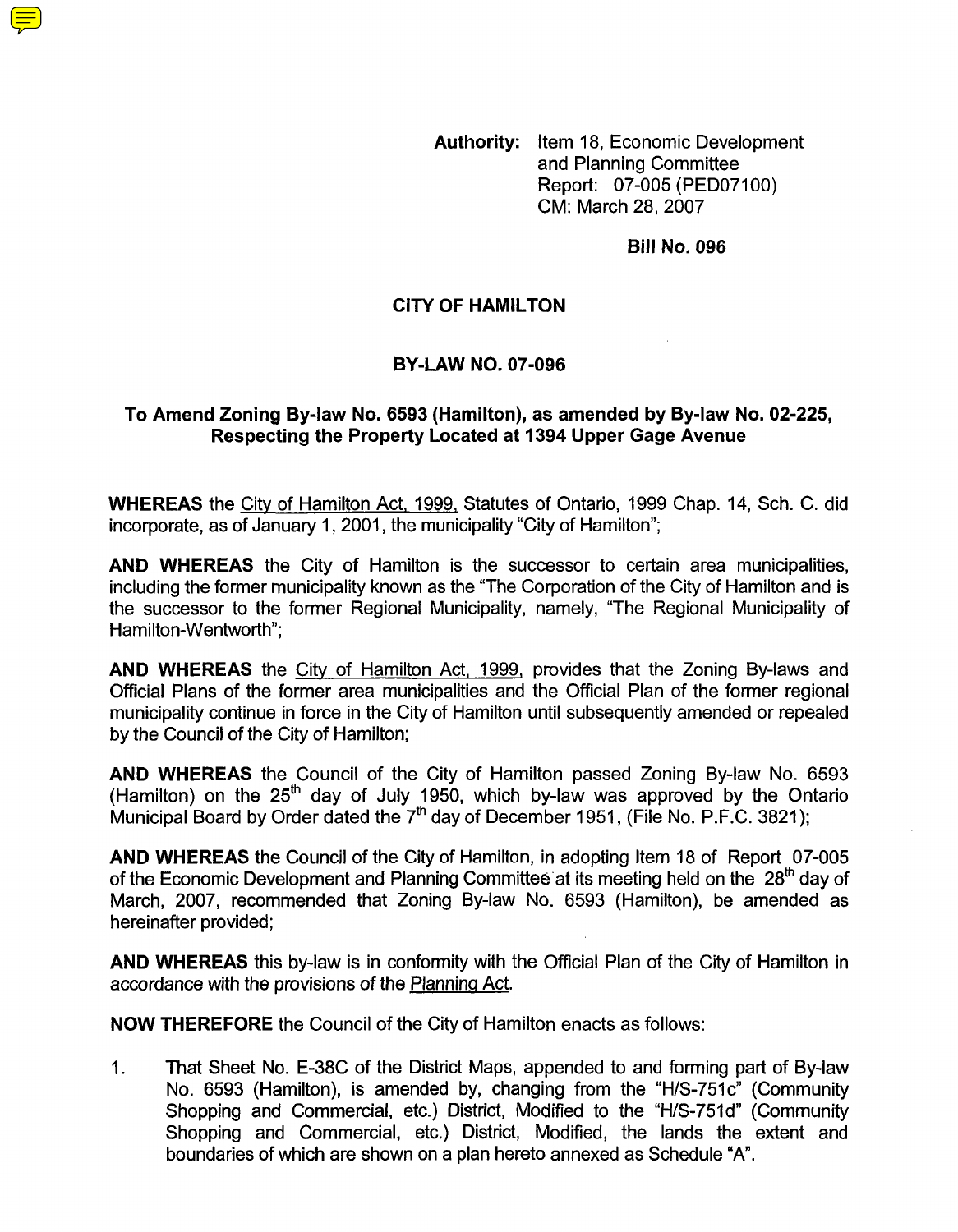# By-law Respecting 1394 Upper Gage Avenue (Page 2 of 3)

- That the "H" (Community Shopping and Commercial, etc.) District regulations, as contained in Section 14 of Zoning By-law 6593, as amended by By-law No. 02-225, be further modified to provide for the following additional special requirements: 2.
	- a) That notwithstanding Section 2(c) of By-law No. 02-225, restaurants having a maximum capacity of 30 seats per restaurant shall be permitted, except drivethru facilities shall be prohibited.
	- b) That notwithstanding Section 18A(36)(1)(b) of Zoning By-law 6593, a distance of at least 3.2 metres shall be provided between a residential district, and the parking and manoeuvring area for a restaurant.
	- c) That notwithstanding Section 18A(36)(2) of Zoning By-law 6593, a distance of at least 4.6 metres shall be provided between a residential district, and an ingress/egress driveway for a restaurant.
- 3. No building or structure shall be erected, altered, extended or enlarged, nor shall any building or structure or part thereof be used, nor shall any land be used, except in accordance with the "H" (Community Shopping and Commercial, etc.) District provisions, subject to the special requirements in Section 2.
- **4.** Zoning By-law No. 6593 (Hamilton) is amended by adding this by-law to Section 19B as Schedule S-751d.
- **5.** Sheet Nos. E-38C of the District Maps is amended by marking the lands referred to in Section 1 of this by-law as S-751d.
- 6. The Clerk is hereby authorized and directed to proceed with the giving of notice of the passing of this by-law, in accordance with the Planning Act.

PASSED and ENACTED this 28<sup>th</sup> day of March, 2007.

**Fred Eisenberger** 

ZAR-06-100

**Cevin C. Christenson** Mayor **City Clerk**